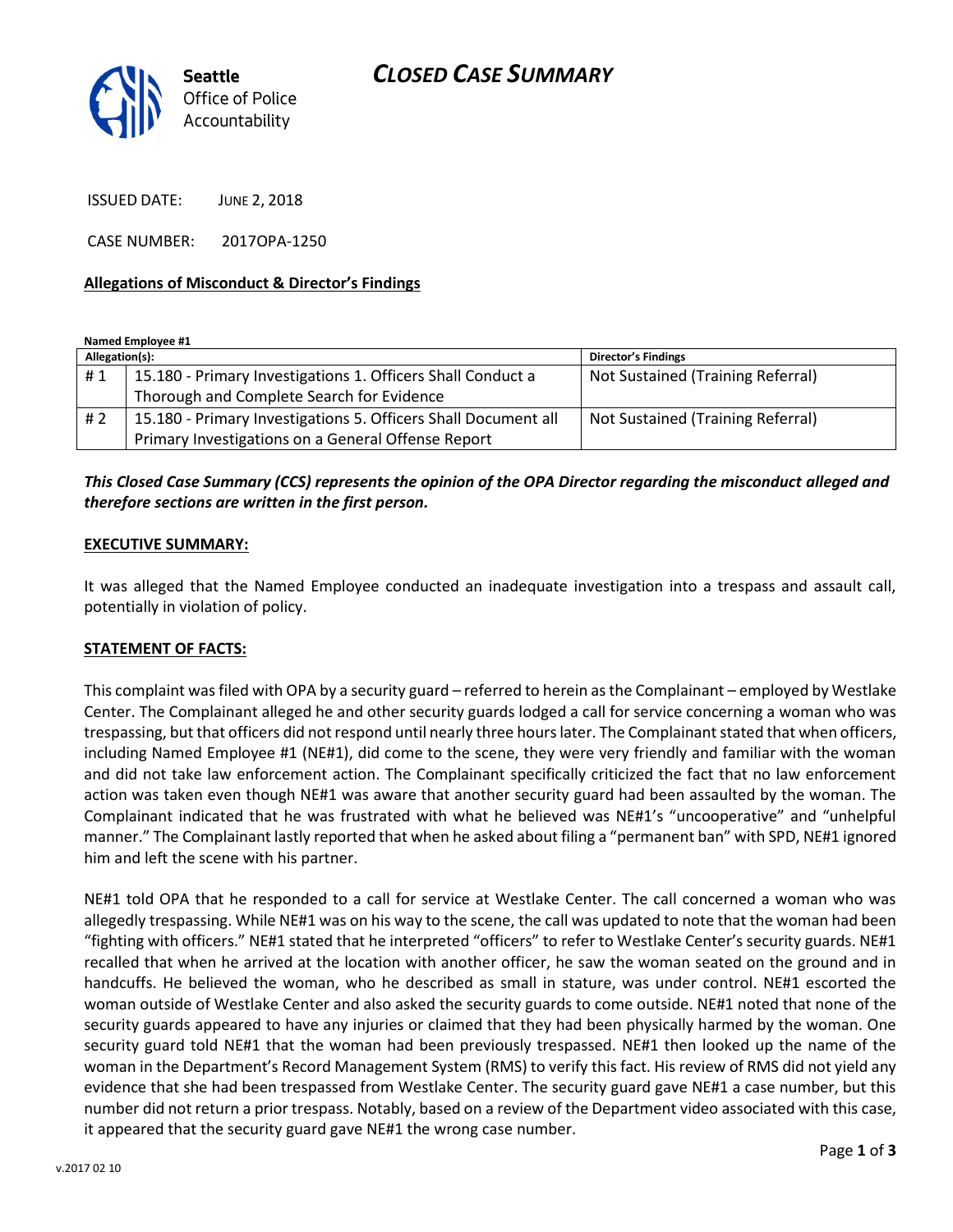



OPA CASE NUMBER: 2017OPA-1250

Given that NE#1 could not locate evidence of a prior trespass, he told the security guards that he could not arrest her at that point. NE#1 advised the security guards to give the woman a trespass warning then and told them that if she later trespassed again, she would be arrested. He completed a General Offense Report, and gave a copy of the report and a business card to the security guards. NE#1 recounted that, at that time, none of the security guards complained to him of an assault perpetrated by the woman. NE#1's Department video indicated that one of the security guards told NE#1 that the woman "tried coming at" him. NE#1 did not recall whether he explored this statement with the security guard.

NE#1 noted that the call was peculiar in that there was a report of a woman fighting with security guards and, when he arrived at the scene, she was handcuffed and under control. He further explained that, given the woman's status as unsheltered, he was cognizant that he should not criminalize her based on her housing status. He pointed out that parts of Westlake Center are public thoroughfare where the woman would be permitted to remain. NE#1 told OPA that he did not see any physical evidence of an assault and no one offered that there was a desire to press charges. He further stated that he viewed his role as mediating a dispute between an unsheltered woman and the security guards who, based on NE#1's recounting, had detained her for multiple hours prior to NE#1's arrival on the scene.

The General Offense Report generated by NE#1 indicated that officers were dispatched to Westlake Center where the woman was being held in handcuffs by security guards. He wrote that, upon the officers' arrival, security guards informed them that the woman had been previously trespassed, but this could not be corroborated. NE#1 stated that both of the case numbers provided by the security guards did not match prior incidents of the woman trespassing in Westlake Center. NE#1 concluded that he told the security guards to "admonish" the woman and that he then documented the incident. The General Offense Report contained no mention of any assault or the security guard's statement that the woman "tried coming at" him.

NE#1 told OPA that he believed that he conducted a complete and thorough investigation into this matter, as well as that he believed that his General Offense Report was complete, thorough, and accurate.

# **ANALYSIS AND CONCLUSIONS:**

# **Named Employee #1 - Allegation #1** *15.180 - Primary Investigations 1. Officers Shall Conduct a Thorough and Complete Search for Evidence*

SPD Policy 15.180-POL-1 requires officers to conduct a thorough and complete search for evidence. The question here is whether NE#1 conducted a thorough and complete search for evidence concerning the alleged trespass and assault by the woman.

NE#1 indicated that he searched for evidence in RMS that indicated that the Complainant had previously been trespassed from Westlake Center. NE#1 stated that this search was met by negative results. While NE#1 attempted to look up the cases provided to him by the security guards, those cases did not show a prior trespass. During its investigation, OPA was able to determine that the security guard provided NE#1 with the incorrect case number. It does not appear that NE#1 realized this at the time. NE#1 was required to balance this lack of a conclusive prior trespass with the fact that portions of Westlake Center were open to the public and the woman, particularly given her status as an unsheltered individual, could not be denied access to those areas. For these reasons, with regard to the trespass allegation, I find that NE#1's investigation was not deficient.